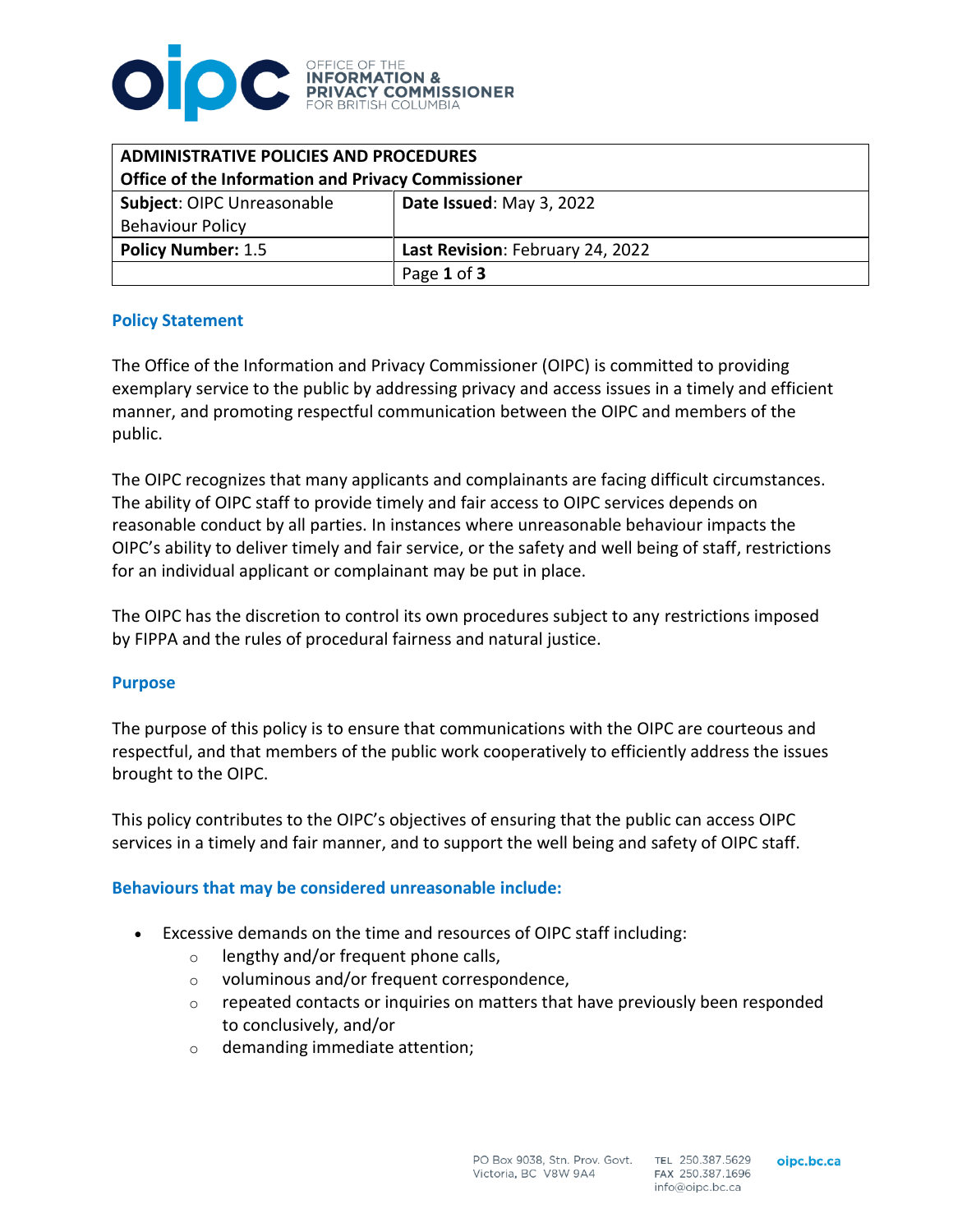# **ADMINISTRATIVE POLICIES AND PROCEDURES Office of the Information and Privacy Commissioner**

| <b>Subject: OIPC Unreasonable</b> | Date Issued: May 3, 2022         |
|-----------------------------------|----------------------------------|
| <b>Behaviour Policy</b>           |                                  |
| <b>Policy Number: 1.5</b>         | Last Revision: February 24, 2022 |
|                                   | Page 2 of 3                      |

- Refusal to answer relevant questions or provide information necessary to analyze or respond to the individual's complaint or inquiry;
- Engaging in any form of aggressive, disrespectful or intimidating behaviour including:
	- o the use of abusive or offensive language,
	- o personal insults, or
	- o an unreasonable fixation on an individual staff member;
- Discriminatory language or statements against an identifiable group of people, whether or not staff is the focus of the discriminatory language or statement;
- Patterns of shouting, interruption or incessant speech that prevent staff from participating effectively in the discussion;
- Covertly recording meetings and conversations;
- Loitering, causing a disturbance or acting under the influence of drugs and alcohol while attending OIPC premises.

# **Application**

This policy applies to all forms of communication (including email, faxes, letters, telephone, social media and/or in-person) between the OIPC and members of the public.

When determining whether particular behaviours are unreasonable, the OIPC will consider all relevant circumstances of a particular case. Any restrictions imposed will be made only to the extent necessary to prevent or mitigate the effects of the unreasonable behaviour, while ensuring that the party continues to have fair and reasonable access to the Office's services.

The individual will be told verbally or in writing when the OIPC considers their behaviour to be unreasonable. The specific behaviour will be identified and the individual will receive written notification of any access restrictions that are imposed.

# **Restrictions that may be imposed include:**

• Limiting the individual's correspondence with OIPC staff to a particular format, time, duration, frequency or volume;